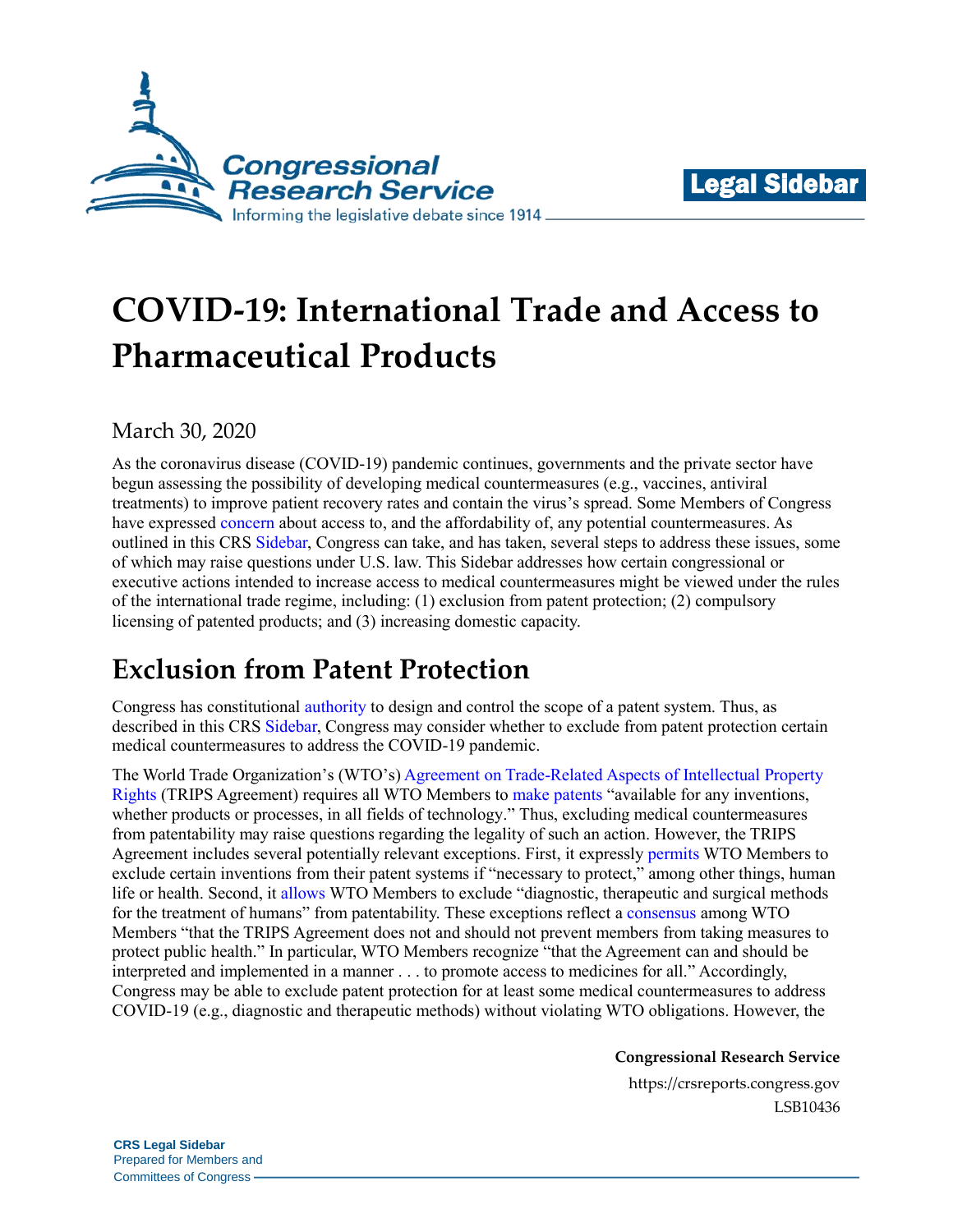precise contours of the exception are unclear, as the WTO's [Dispute Settlement Body](https://www.wto.org/english/tratop_e/dispu_e/dispu_body_e.htm) has not considered this issue.

Third[, Article 30](https://www.wto.org/english/docs_e/legal_e/31bis_trips_04c_e.htm#5) of the TRIPS Agreement allows WTO Members to create "limited exceptions to the exclusive rights conferred by a patent." However, these exceptions: (1) must "not unreasonably conflict with a normal exploitation of the patent"; (2) must not "unreasonably prejudice the legitimate interests of the patent owner"; and (3) must consider "the legitimate interests of third parties." The scope of this provision is not well defined. However, some WTO Members have [used](https://www.wto.org/english/tratop_e/trips_e/factsheet_pharm02_e.htm) it to allow pharmaceutical manufacturers to seek marketing approval of generic drugs before a patent expires. This use, known as a "regulatory exception" (found in U.S. law at [35 U.S.C. §](https://uscode.house.gov/view.xhtml?req=granuleid:USC-prelim-title35-section271&num=0&edition=prelim) 271(e)(1)), has been considered and approved in the only [WTO dispute](https://www.wto.org/english/tratop_e/dispu_e/cases_e/ds114_e.htm) involving [Article 30](https://www.wto.org/english/docs_e/legal_e/27-trips_04c_e.htm) of the TRIPS Agreement. Further, some WTO Members have [relied on](https://www.wto.org/english/tratop_e/trips_e/factsheet_pharm02_e.htm) Article 30 for research and development purposes, allowing scientists to use a patented product for purposes of better understanding the invention. Based on this prior practice, Congress may potentially be able to [enact legislation,](http://www.oecd.org/science/inno/36311146.pdf#=11) consistent with WTO obligations, that provides for certain limited research exceptions to patentability, which may allow researchers to use patented pharmaceuticals relevant to the development of new medical countermeasures to address COVID-19.

### **Compulsory Licensing of Patented Products**

If an entity already holds a patent on a medical countermeasure that could be used to treat COVID-19, Congress could consider whether to require the patent holder to allow others to use the patent in order to meet supply needs, a practice known as compulsory licensing. This mechanism has been used in the past to address [other diseases,](https://medium.com/health-for-all/heading-off-global-action-on-access-to-medicines-in-2018-bfe1b17bb4f9#_edn6) including HIV/AIDS in Thailand and leukemia in Colombia. Recently, Chile has [taken steps](https://www.statnews.com/pharmalot/2020/03/18/chile-compulsory-licensing-coronavirus-covid19-vaccines/) to permit compulsory licensing for COVID-19 vaccines and medicines. Given the sensitivities involved—including protecting intellectual property rights, providing incentives for innovation, accounting for the increased complexity of products (e.g., multiple patents covering a single product), and meeting public health needs—compulsory licensing has been described as a fairly ["heavy](https://www.biospace.com/article/china-s-wuhan-institute-files-to-patent-the-use-of-gilead-s-remdesivir-for-coronavirus/)[handed"](https://www.biospace.com/article/china-s-wuhan-institute-files-to-patent-the-use-of-gilead-s-remdesivir-for-coronavirus/) option, and has been used with [growing infrequency,](https://medium.com/health-for-all/heading-off-global-action-on-access-to-medicines-in-2018-bfe1b17bb4f9#_edn6) especially by wealthier countries. Even if compulsory licensing might hasten the ability to produce a pharmaceutical, any product marketed in the United States would still need to obtain approval from the [U.S. Food and Drug Administration.](https://crsreports.congress.gov/product/pdf/R/R41983)

Compulsory licensing, which arguably infringes on the existing property rights of patent holders, may raise legal issues under U.S. law (e.g., violations of the U.S. Constitution's [Takings Clause\)](https://constitution.congress.gov/constitution/amendment-5/), as discussed [here.](https://crsreports.congress.gov/product/pdf/LSB/LSB10422) It may also raise questions under the WTO regime in certain circumstances. Under the TRIPS Agreement, for instance, WTO Members are obligated to respect and enforce intellectual property rights. In other words, Members may not generally require patent holders to allow third parties to use the protected product or process. However[, Article 31](https://www.wto.org/english/docs_e/legal_e/31bis_trips_04c_e.htm#5) of the TRIPS Agreement allows Members to act contrary to this general rule and enact measures that allow for compulsory licensing on a case-by-case basis, provided these measures satisfy several conditions. These conditions include: (1) making an effort to obtain authorization for use from the patent holder on "reasonable commercial terms" before opting for a compulsory licensing measure, except in cases of "national emergency or other circumstances of extreme urgency"; (2) ensuring the measure is time-limited; and (3) paying the patent holder "adequate remuneration." Additionally, although compulsory licensing must generally be implemented to address the needs of the WTO Member's own market, it may also be used to [export](https://www.wto.org/english/tratop_e/trips_e/wtl641_e.htm) the relevant product to developing or least-developed countries that lack the capacity to produce the relevant product.

As with the public health-related exception to the WTO's patentability obligation, the compulsory licensing exception reflects a concern about access to medicines, particularly in developing and leastdeveloped countries. In 2001, WTO Members [affirmed](https://www.wto.org/english/thewto_e/minist_e/min01_e/mindecl_trips_e.htm) that they have "the right to grant compulsory licences and the freedom to determine the grounds upon which such licences are granted." Although compulsory licenses may be used even absent emergencies, the precondition for their use—that the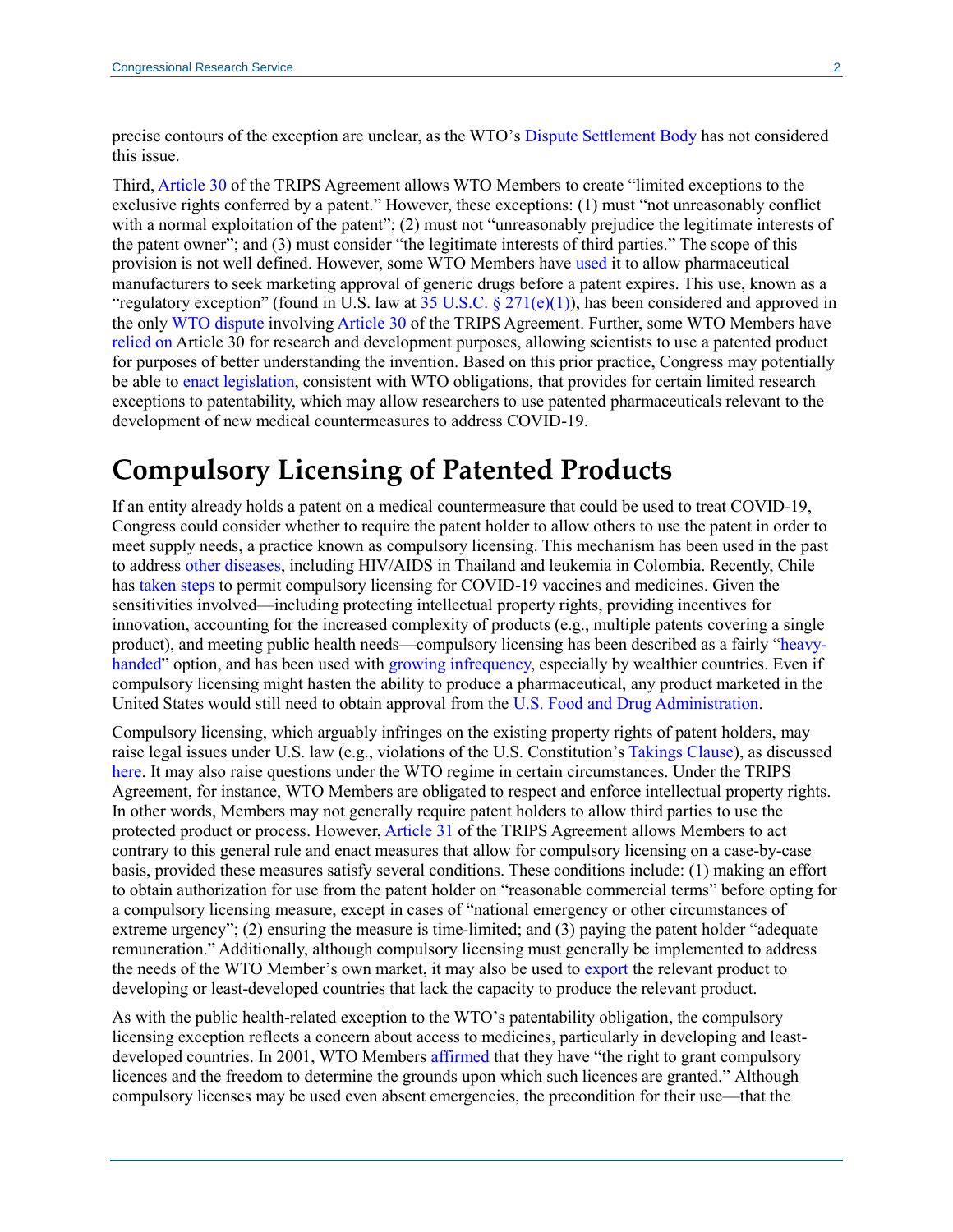government negotiate with the patent holder before implementing compulsory licenses—is waived during "a national emergency or circumstances of extreme urgency." WTO Members have also [agreed](https://www.wto.org/english/thewto_e/minist_e/min01_e/mindecl_trips_e.htm) that "public health crises, including those relating to HIV/AIDS, tuberculosis, malaria and other epidemics" can qualify as "a national emergency or circumstances of extreme urgency."

If Congress chose to use a compulsory licensing system as part of a strategy to promote access to medical countermeasures during the COVID-19 pandemic, it may be able to rely on the TRIPS Agreement's authorization provision, provided any system complies with all of the Agreement's conditions. To date, there has been no legal challenge before the WTO to a compulsory licensing system introduced during a pandemic.

### **Increasing Domestic Capacity**

Presuming that any intellectual property rights issues could be navigated, a related question is how to increase domestic capacity or production rapidly. This section provides a brief overview of current or proposed federal actions in this area.

On March 18, 2020, President Trump issued an Executive Order (EO[\) invoking](https://www.whitehouse.gov/presidential-actions/executive-order-prioritizing-allocating-health-medical-resources-respond-spread-covid-19/) the Defense Production Act to allow the U.S. Secretary of Health and Human Services to decide how to address potential shortages of "health and medical resources needed to respond to the spread of COVID-19." Thi[s Act](https://crsreports.congress.gov/product/pdf/R/R43767) permits the Executive Branch to incentivize domestic production or to direct the fulfillment of certain product orders before others, as with the President's order that General Motors [produce ventilators.](https://www.politico.com/news/2020/03/27/trump-slams-gm-over-ventilator-production-delays-costs-151885) Thus far, the Act has not been used to place orders or to direct production of pharmaceuticals. It is uncertain whether the "resources" referenced in the President's EO includes pharmaceuticals, as no definition of "resources" is given and the EO emphasized production of protective personal equipment (e.g., masks, garments) and medical equipment (e.g., ventilators). As described in this CRS [Sidebar,](https://crsreports.congress.gov/product/pdf/LSB/LSB10424) financial incentives might amount to unlawful subsidies in violation of WTO rules, but the United States could potentially seek to rely on exceptions for essential security or protection of public health to justify such incentives.

The Administration may also be [considering](https://www.cbsnews.com/news/peter-navarro-pitches-executive-action-to-reduce-dependence-on-medicine-made-abroad/) an executive order requiring or encouraging federal agencies to purchase American-made pharmaceuticals and pharmaceutical ingredients, amongst other items. In itself, such a requirement does not increase domestic production, but is part of a broader strategy to incentivize and increase domestic production capacity due, in part, to concern about meeting the demand for pharmaceuticals in the event of severe disruptions to international supply chains. Some [scholars,](https://www.cbsnews.com/news/peter-navarro-pitches-executive-action-to-reduce-dependence-on-medicine-made-abroad/) [industry](https://www.cnbc.com/2020/03/19/coronavirus-trump-aide-peter-navarro-slams-big-pharma.html) groups, and [Members of Congress](https://www.finance.senate.gov/imo/media/doc/2020-03-25%20CEG,%20SFC%20Republicans%20to%20Donald%20J.%20Trump%20(Trade%20Measures%20during%20COVID-19).pdf) have expressed reservations about such an executive order. In particular, they note that current U.S. capacity may be insufficient to meet immediate public health care needs (manufacturing of [72 percent](https://www.dcatvci.org/6213-global-api-sourcing-which-countries-lead) of pharmaceutical ingredients for U.S. markets occurs outside of the United States), and closing off access to foreign suppliers may raise supply chain vulnerabilities in the event of disruptions within the United States.

Depending on its contents, such an executive order could also raise a number of issues under WTO rules. For example, the Agreement on Government Procurement, a plurilateral WTO agreement that the United States has joined, prohibits Members fro[m discriminating](https://www.wto.org/english/docs_e/legal_e/rev-gpr-94_01_e.htm#articleIV) against foreign suppliers in the procurement process in favor of domestic producers. An executive order requiring [federal agencies](https://crsreports.congress.gov/product/pdf/LSB/LSB10428) to "Buy American" may potentially violate this obligation. However, the Executive may [waive](https://uscode.house.gov/view.xhtml?req=granuleid:USC-prelim-title19-section2511&num=0&edition=prelim) these procurement requirements to comply with trade obligations. To the extent that a waiver is not granted, the United States might seek to justify discriminatory purchasing requirements unde[r Article III](https://www.wto.org/english/docs_e/legal_e/rev-gpr-94_01_e.htm#articleIII) of this Agreement, which permits WTO Members to implement potentially inconsistent measures for "procurement indispensable for national security or for national defence purposes" and, subject to certain limitations, to protect public health.